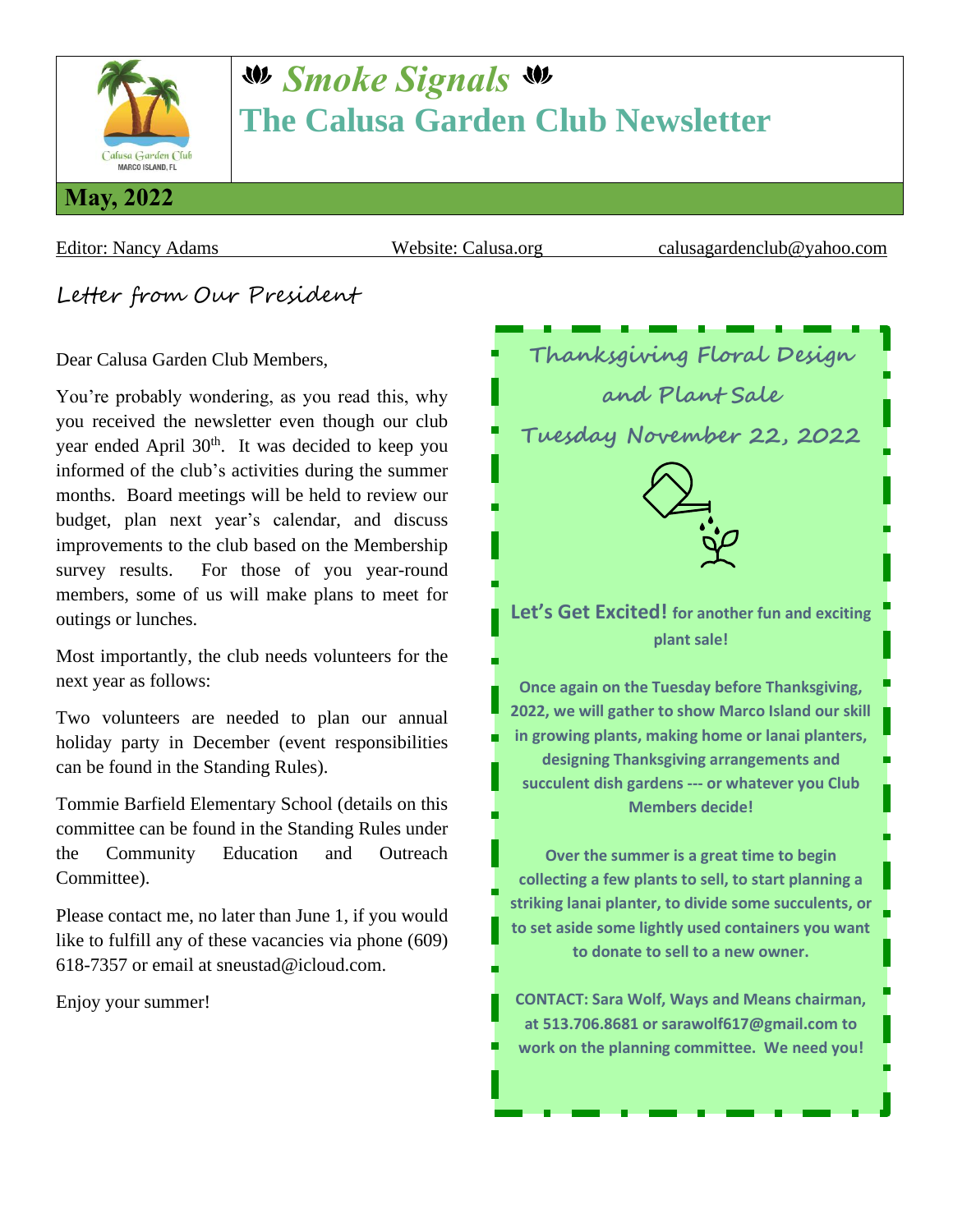### **GADABOUT NEWS** FROM SUE OLDERSHAW

A great time was had by all at Colusa Farms hydroponics wholesale farm. Jennifer and I are open for suggestions on potential gadabouts for next season. Please call me at 290 0612. As a reminder, all gadabout trips must be related to environment, floral design, or horticulture. May's trip has been cancelled because the event is not being held.

**-----------------------------------------------------------------------------------------------------------------------------**

## **APRIL IN PARIS LUNCHEON FROM SARA WOLF and SHARON LEWIS**

Our Spring Meeting traditionally is a festive luncheon with a speaker or floral demonstration as we close out our Garden Club year. On April 7, Member Events Chairmen Janice Engel and Terri Pike, and their committee, along with Second Vice-President and Program Chair Kimberly Korb Porter, changed it up a little! The luncheon had a theme of "April in Paris" plus a photo booth with props!

Bella Florals owner Denise Jefferies did a floral design demonstration using beautiful flowers accented with blue thistles, and each Calusa Garden Club member who attended made a flower arrangement to take home. President Susan Neustadt conducted a brief business meeting at which Second Vice President and Membership Chairman Monique Doyle installed new member Sharon Sutton. Then members enjoyed delicious lunch of chicken cordon bleu by the Yacht Club, and afterwards enjoyed posing in the photo booth. Turns out we all



enjoy hamming it up a little!

Jo-Ann Carroll, Janice Engel, Terri Pike, Sharon Lewis, Claudia Bruni and Connie Lowery enjoying the luncheon.

 Donna Kay showing off her joie de vie spirit.

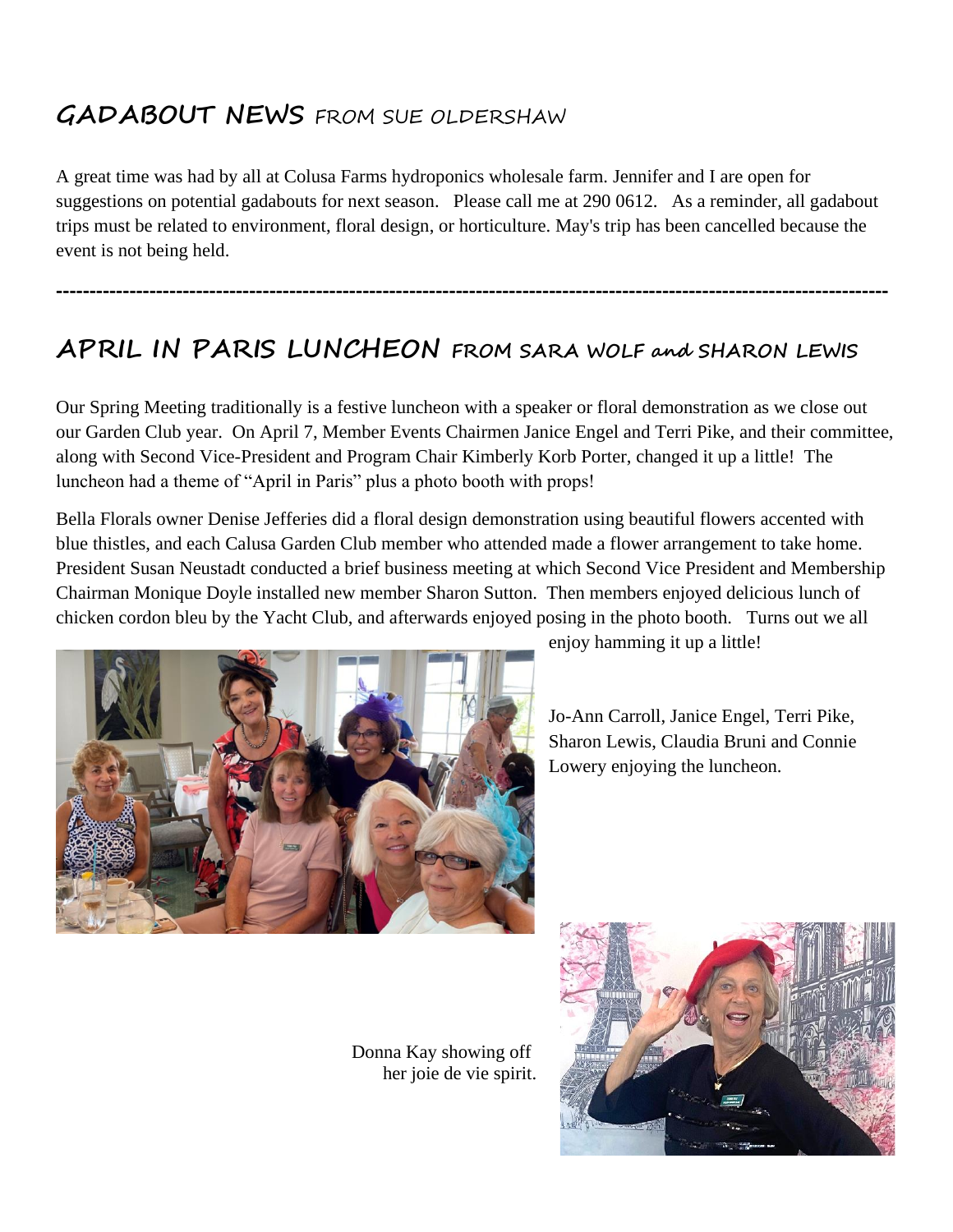#### **Program Ideas Wanted!**

I will be Planning for 2022-2023 programs this summer! Your suggestions are most welcome!  $\sim$   $\sim$   $\sim$ 

Please send your ideas to:

Kimberly Porter 1<sup>st</sup> Vice President, Program Chair

#### [K.korbporter58@gmail.com](mailto:K.korbporter58@gmail.com)

Have a wonderful summer!

#### **Membership Survey Results Overview**

43 members completed the survey.

We will take all your feedback to improve in the following areas:

More diverse programs with more hands-on member participation

Member lunches reintroduced

Explore venues for winter and spring events

Have more FUN

Look for changes to happen this coming season.

Monique Doyle

2<sup>nd</sup> Vice President, Membership Chair

### **CGA WINNER IN MARCO IN BLOOM FROM SHARON LEWIS**



Eva Kubinsky and John Johnson's home won second place in the Professionally Landscaped category of the contest. The article was in the Coastal Breeze. Congratulations to Eva!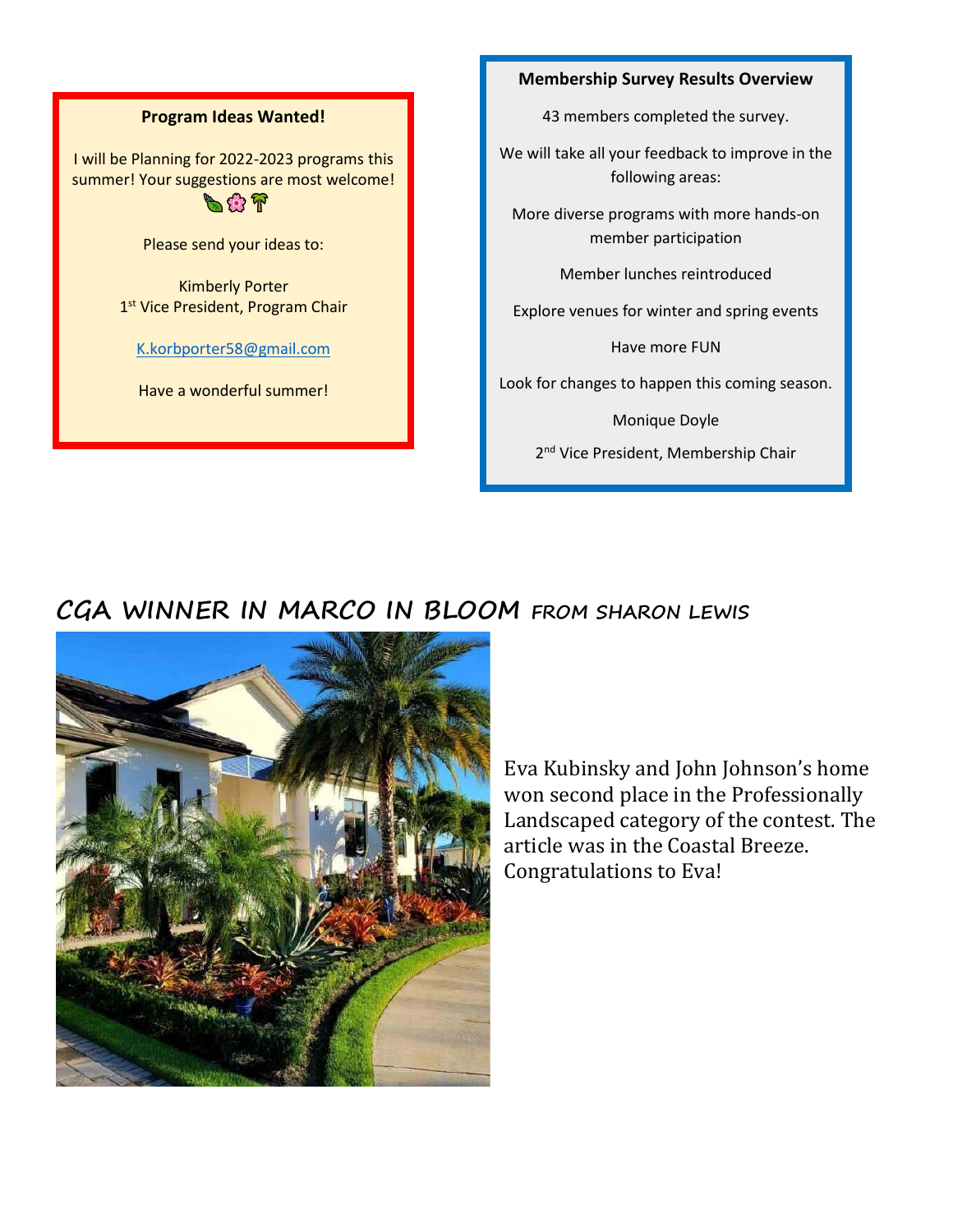### **WELCOME TO OUR NEWEST MEMBER: SHARON SUTTON**



Here is her information for updating your yearbooks. Address:1405 Athol Way, Naples, FL 34104 email: [smsutton2@gmail.com](mailto:smsutton2@gmail.com)

**+++++++++++++++++++++++++++++++++++++++++++++++++++++++++++++++++++++++++++++**

#### **HOME GARDEN TOUR SUCCESS FROM SARA WOLF**



The Home Garden Tour held on April 9, 2022 was a great success! We educated and entertained 50 enthusiastic guests! The committee worked very well together and designed a good tour and reception. Our host gardeners' hard work was very evident! They showed beautiful gardens, and the Butterfly Garden Tour and Reception were positively received. From a financial standpoint, the income was \$3,010.00, the expenses were \$861.54, with a profit to the club of \$2,148.46. We did a follow-up survey for the ticket purchasers, and we received 22 responses, all of which were positive with good suggestions.

Thanks to everyone who worked to help make the Home Garden Tour a success! We thank all the workers: reception team, driver/tour guides, home demonstrators, home tour assistants, and especially the four home garden owners who were so very positive and exhibited such passion for their gardens.